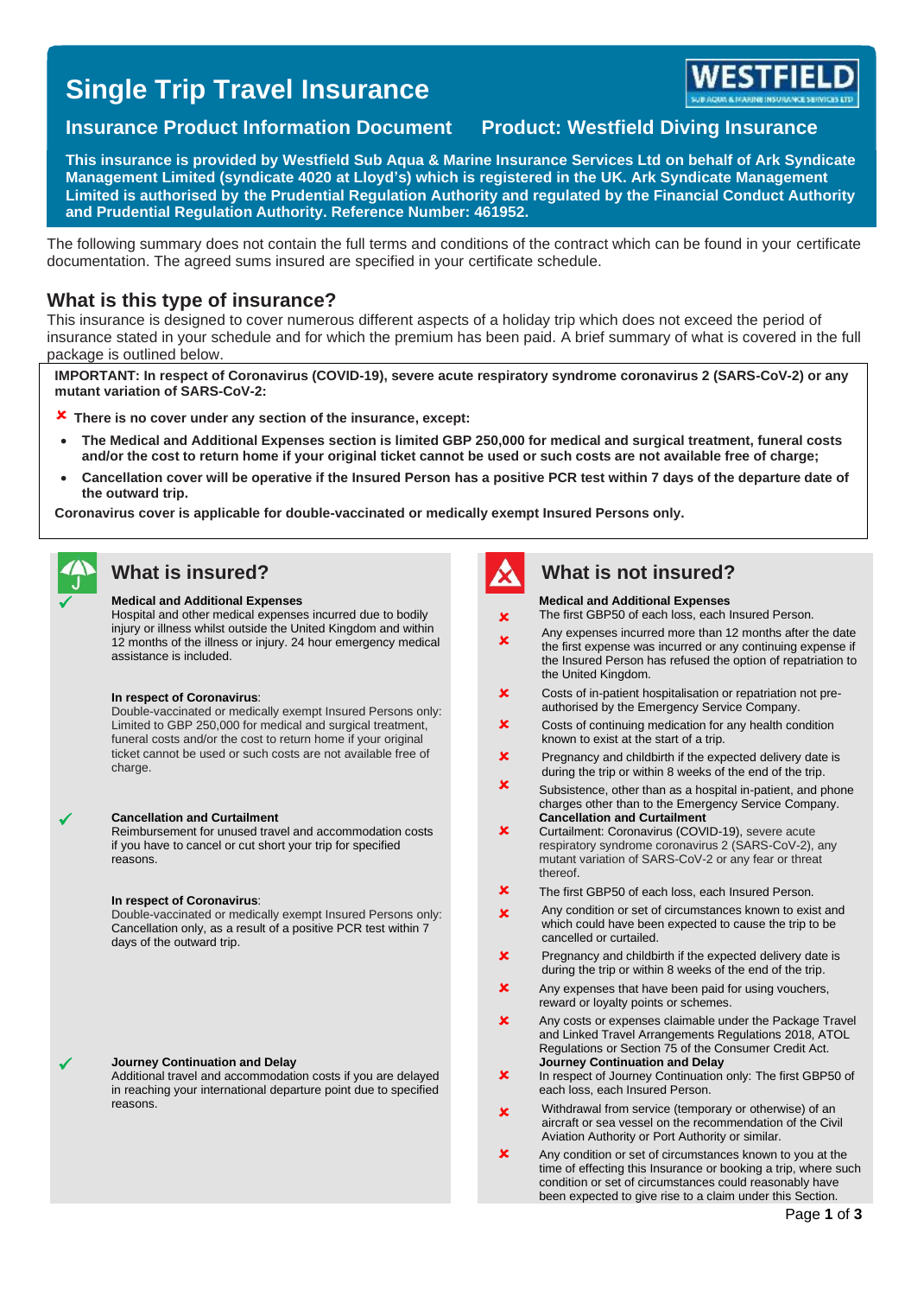|              | <b>Personal Liability</b><br>If you become legally liable to pay claims for accidental bodily<br>injury to the public.                                                                                                  | ×                              | <b>Personal Liability</b><br>Accidental bodily injury to any member of your family or<br>household or to any employee or business associate.                                                                                                                                                                                                                                                                                                    |
|--------------|-------------------------------------------------------------------------------------------------------------------------------------------------------------------------------------------------------------------------|--------------------------------|-------------------------------------------------------------------------------------------------------------------------------------------------------------------------------------------------------------------------------------------------------------------------------------------------------------------------------------------------------------------------------------------------------------------------------------------------|
|              |                                                                                                                                                                                                                         | $\pmb{\times}$                 | Loss of or damage to property belonging to or in the care,<br>custody or control of you or any member of your family or<br>household or of an employee or business associate.                                                                                                                                                                                                                                                                   |
|              | <b>Legal Expenses</b><br>For pursuit of a claim against a third party who has caused<br>you bodily injury.                                                                                                              | $\pmb{\times}$<br>×            | The ownership, possession or use of any horse drawn or<br>mechanically propelled vehicle (other than golf buggies),<br>aircraft, waterborne craft (other than sailboards, surfboards,<br>canoes, rowing dinghies, foot or hand propelled paddle<br>boats, and inflatable dinghies), firearms or animals.<br><b>Legal Expenses</b><br>Expenses incurred without the Underwriters' written consent<br>(which shall not be unreasonably withheld). |
|              |                                                                                                                                                                                                                         | $\pmb{\times}$                 | Actions against travel agents, tour operators, Underwriters or<br>their agents, your family, an employee or business associate<br>or the Assured.                                                                                                                                                                                                                                                                                               |
|              | <b>Personal Accident</b><br>Payable in event of death or permanent total disablement due<br>to an accident.                                                                                                             | ×                              | <b>Personal Accident</b><br>Mountaineering or rock climbing involving ropes or guide<br>ropes, free climbing, potholing or cave diving (other than<br>cavern diving), or motor sports, sports tours or aeronautics /<br>aviation other than as a passenger                                                                                                                                                                                      |
| ✔            | <b>Hospital Benefit</b><br>A cash benefit for each complete day spent as a hospital in-<br>patient outside the United Kingdom.                                                                                          | $\pmb{\times}$                 | <b>Hospital Benefit</b><br>Any claims where you are involved in (except as a spectator)<br>mountaineering or rock climbing involving ropes or guide<br>ropes, free climbing, potholing or cave diving (other than<br>cavern diving), or motor sports, sports tours or aeronautics /<br>aviation other than as a passenger.                                                                                                                      |
|              | Personal Baggage, Clothing or Effects<br>Permanent loss of or damage to your baggage and<br>belongings.                                                                                                                 | $\mathbf x$                    | Personal Baggage, Clothing or Effects<br>The first GBP50 of each loss, each Insured Person.<br>Unattended personal effects, travellers' cheques or money.                                                                                                                                                                                                                                                                                       |
|              | <b>Delayed Baggage</b><br>For the purchase of immediate necessities if baggage is                                                                                                                                       | $\boldsymbol{\mathsf{x}}$<br>× | Money or valuables lost or stolen if not reported to the police<br>within 24 hours and written statement obtained.                                                                                                                                                                                                                                                                                                                              |
|              | temporarily lost or delayed in transit.                                                                                                                                                                                 | $\pmb{\times}$                 | Jewellery, valuables, travellers' cheques or money left in the<br>custody of a carrier.                                                                                                                                                                                                                                                                                                                                                         |
|              |                                                                                                                                                                                                                         | $\mathbf x$                    | Property confiscated by Customs.                                                                                                                                                                                                                                                                                                                                                                                                                |
|              | <b>Car Hire Excess Waiver</b><br>Reimbursement (after all waivers have been taken) of any<br>monetary excess or deductible that you are legally liable to<br>pay following loss or damage to a rental car hired by you. | $\pmb{\times}$                 | <b>Car Hire Excess Waiver</b><br>Losses where the insured person has not taken up all<br>comprehensive insurance or waivers offered by the licensed<br>rental agency against loss or damage to the rental car<br>(whether discretionary or mandatory).                                                                                                                                                                                          |
| ✔            | <b>Inability To Scuba Dive Benefit</b><br>A cash benefit for each complete day that you are unable to<br>scuba dive after the first 2 days, due to Bodily Injury or illness.                                            | ×                              | <b>Inability To Scuba Dive Benefit</b><br>Your failure to comply with the current safety<br>recommendations of your scuba diving association.                                                                                                                                                                                                                                                                                                   |
|              |                                                                                                                                                                                                                         | $\pmb{\times}$                 | Claims where you fail to supply a doctor's certificate stating<br>the exact nature of the Bodily Injury or illness and that you<br>are unfit to scuba dive.                                                                                                                                                                                                                                                                                     |
| $\checkmark$ | Ski Passes, Equipment and Clothing Hire and Tuition                                                                                                                                                                     |                                | Ski Passes, Equipment, Clothing Hire, Tuition Fees                                                                                                                                                                                                                                                                                                                                                                                              |
|              | Fees<br>Reimbursement due to loss of ski pass or reimbursement of<br>unused fees due to injury, illness or cancellation of the trip.                                                                                    |                                |                                                                                                                                                                                                                                                                                                                                                                                                                                                 |
| ✔            | <b>Piste Closure</b><br>Compensation or travel expenses due to lack of snow at your<br>resort.                                                                                                                          | $\pmb{\times}$                 | <b>Piste Closure</b><br>Any claims within Europe for trips commencing or ending<br>during the period 1 <sup>st</sup> May to 30 <sup>th</sup> November inclusive.                                                                                                                                                                                                                                                                                |
|              |                                                                                                                                                                                                                         | ×                              | Any claims where the Tour Operator has made alternative<br>travel arrangements.                                                                                                                                                                                                                                                                                                                                                                 |
|              | Avalanche                                                                                                                                                                                                               |                                | Avalanche                                                                                                                                                                                                                                                                                                                                                                                                                                       |
|              | Travel and accommodation if you are delayed at your resort                                                                                                                                                              | ×                              | Any claims within Europe for trips commencing or ending                                                                                                                                                                                                                                                                                                                                                                                         |

due to avalanche.

## **Are there any restrictions on cover?**

**! IMPORTANT: In respect of Coronavirus (COVID-19), severe acute respiratory syndrome coronavirus 2 (SARS-CoV-2) or any mutant variation of SARS-CoV-2 there is no cover under any section of the insurance except:**

- **The Medical and Additional Expenses section is limited to GBP 250,000 medical and surgical treatment, funeral costs and/or the cost to return home if your original ticket cannot be used or such costs are not available free of charge.**
- **Cancellation cover is limited to a positive PCR test within 7 days of the departure date of the outward trip.**

**Coronavirus cover is applicable for double-vaccinated or medically exempt Insured Persons only. !** There may be endorsements applicable to your insurance. These will be attached to your Certificate Schedule.

**!** Any trip booked or commenced by you contrary to medical advice or to obtain medical treatment, or after a terminal prognosis has been made.

- **!** There may be age limitations. Please check with Westfield Sub Aqua & Marine Insurance Services Ltd.
- **!** Any claims or expenses arising directly or indirectly from any medical condition of yours for which medical advice, treatment, care or monitoring has been given by a Medical Practitioner or hospital during the 12 months prior to booking the trip or the Date of Issue of this Certificate, whichever is the later.

This exclusion shall not apply to any medical condition for which you take regular continuing medication provided that there has been no change in the type, frequency or quantity of drugs within the last 12 months. However, no claims or expenses relating to such condition will

during the period 1<sup>st</sup> May to 30<sup>th</sup> November inclusive.